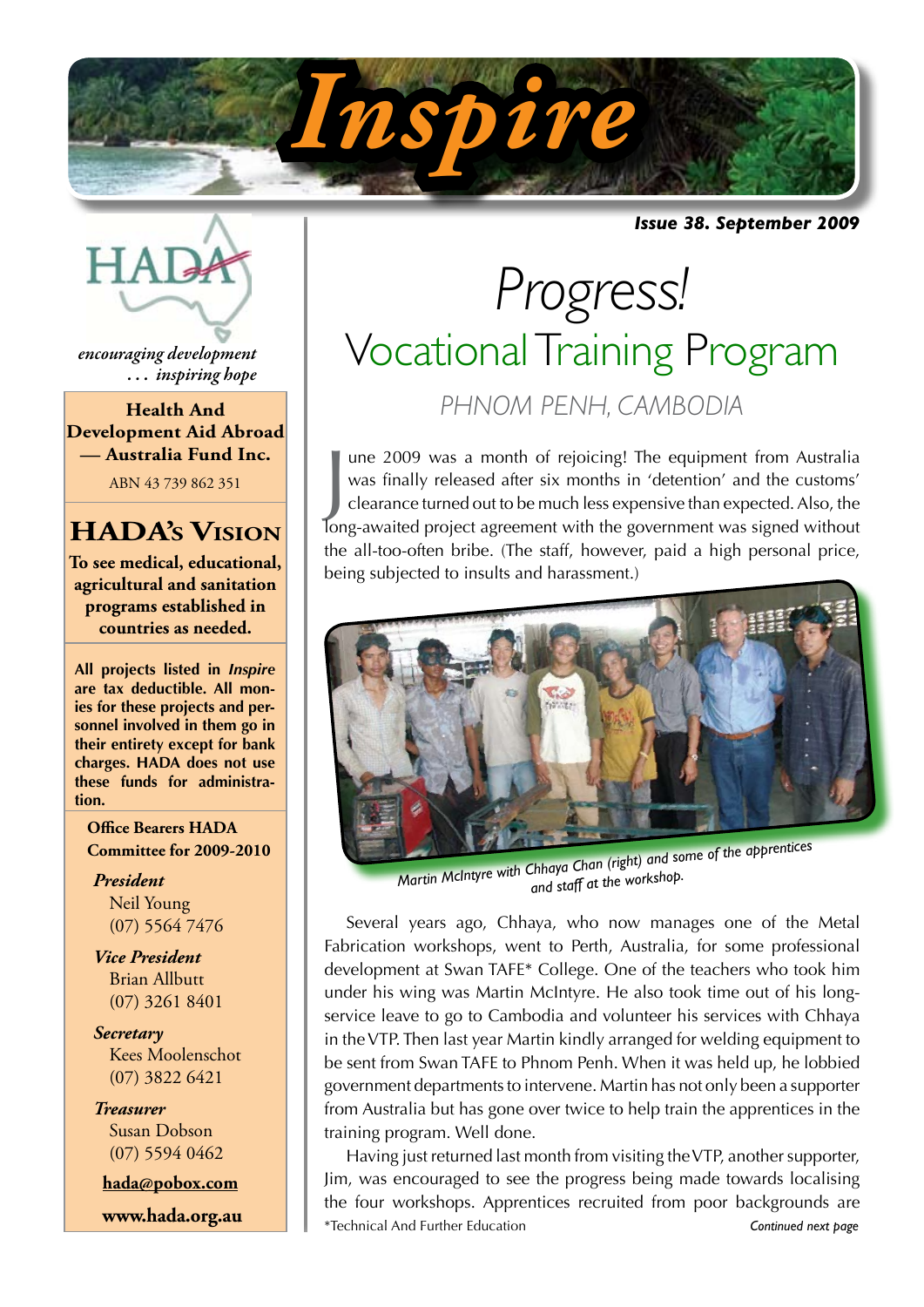being trained in sewing, IT and metal trades and are being mentored as they work alongside the managers and other workers.

### **Maybe someone with business skills could offer their expertise**

We heard of a young man from Switzerland, Christoph, who is eager to come and 'walk alongside' the IT team. He seems to be a good fit: the right person to help establish a solid training program for the first group of apprentices, expected to start in February.

One of the challenges is to see the workshops becoming more profitable and the managers upgraded in their business skills. Maybe someone with business skills could volunteer their expertise in this area. •



*An apprentice at work.*

Mercy Welfare Society *DELHI, INDIA*



*Directors of MWS, Mr and Mrs Ashish Lal*

Mercy Welfare Society is a non-governmental organisation (NGO) established in 2000 and registered with the Indian government in 2001. The society was founded to work with the traditionally backward, economically deprived, and marginalised people, to lift them from social darkness such as poverty, illiteracy, and injustice. Since 2001 Mercy Welfare Society's twenty-member team has been successful in community transformation in many areas with humanitarian programs and activities.

#### Aims of the Society

- To provide primary education to children of low income families
- To provide non-formal education to economically deprived working children
- To conduct vocational training and counselling for young people
- To increase family incomes by providing micro-loans to begin small-scale enterprises
- To raise adult literacy among slum dwellers and the poor by teaching both men and women
- To hold community meetings to analyse prevailing problems and motivate families to take action toward solutions.

#### Primary School

The Society established an English-medium primary school, with 200 children regularly attending classes this year. All the parents are very poor and many are illiterate, however they want their children to have a good education. The school employs eight teachers and three administration staff.

#### Non-formal education for slum children

 We are running informal classes for rag-picker children and school dropouts. Many children, especially girls, are unable to attend school as they must stay home to care for their younger brothers and sisters while their parents work. In this project we have 30 children and one teacher.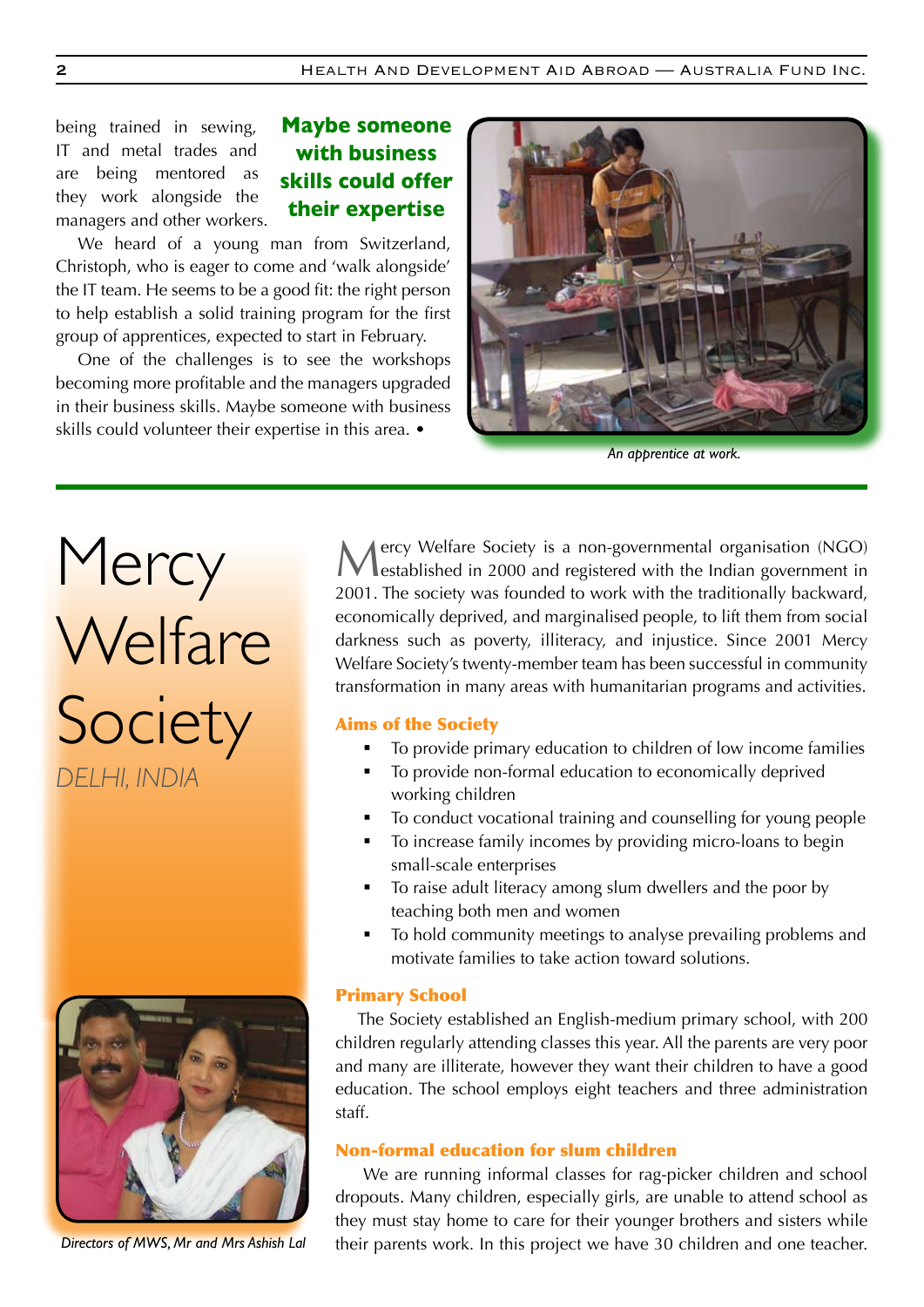The children very much enjoy reading and writing, as well as learning songs, stories and games.

The project provides for children from eight to fourteen years of age to give them basic education and prepare them to take the admission test for government schools in Delhi.

#### Adult education for slum women

Only 55% of women in our area can read and write without difficulty. Of these, 40% have not had any formal education, and because of this, many women are in 'darkness'. Early marriage (as young as thirteen years) is one of the reasons

girls drop out of school, and it can also be the cause of death during child birth. Gender discrimination is present. Women are sometimes victims of a multi-marriage and denied the right to make decisions concerning their own welfare. It is our intention to organise the women into small groups of 20 to 25 and set up a literacy program for them. Seminars on the disadvantages of early marriage, multi-marriage and the dowry system will be conducted. Help

will be given to those who want to resist the early marriage of their daughters and not take part in the giving or receiving of a dowry.

#### Economic development program

The society has a loan scheme to promote the economic security. It provides micro-loans of \$80 to begin a small business such as a tea stall, selling vegetables, ration shop or milk shop. The loans we provide enable them to have a better income and so provide for their families, and ensure an education for their children.

#### Sewing centre

Many girls between 15 and 19 years enrol in our Chandra sewing centre. They have insufficient education or life skills to enable them to get work. Last year ten students completed the sewing course successfully and received a certificate from the centre. The Society provides a sewing machine to each successful student to commence a small sewing business.

#### Vocational training program

Many men are unemployed due to illiteracy and an undisciplined lifestyle. They are often occupied with gambling and alcohol abuse which affects their families and society and leads to a sense of hopelessness. Therefore, to improve their employment potential, Mercy Welfare Society conducted a driver-training program for some young men. After training, four of the men received their driving licenses so they could be hired as drivers and earn up to \$90 a month. People with such skills can more easily get work and better look after their families. They live a more meaningful and a happier life. •





*Primary school*



*Non-formal education*



*Sewing class*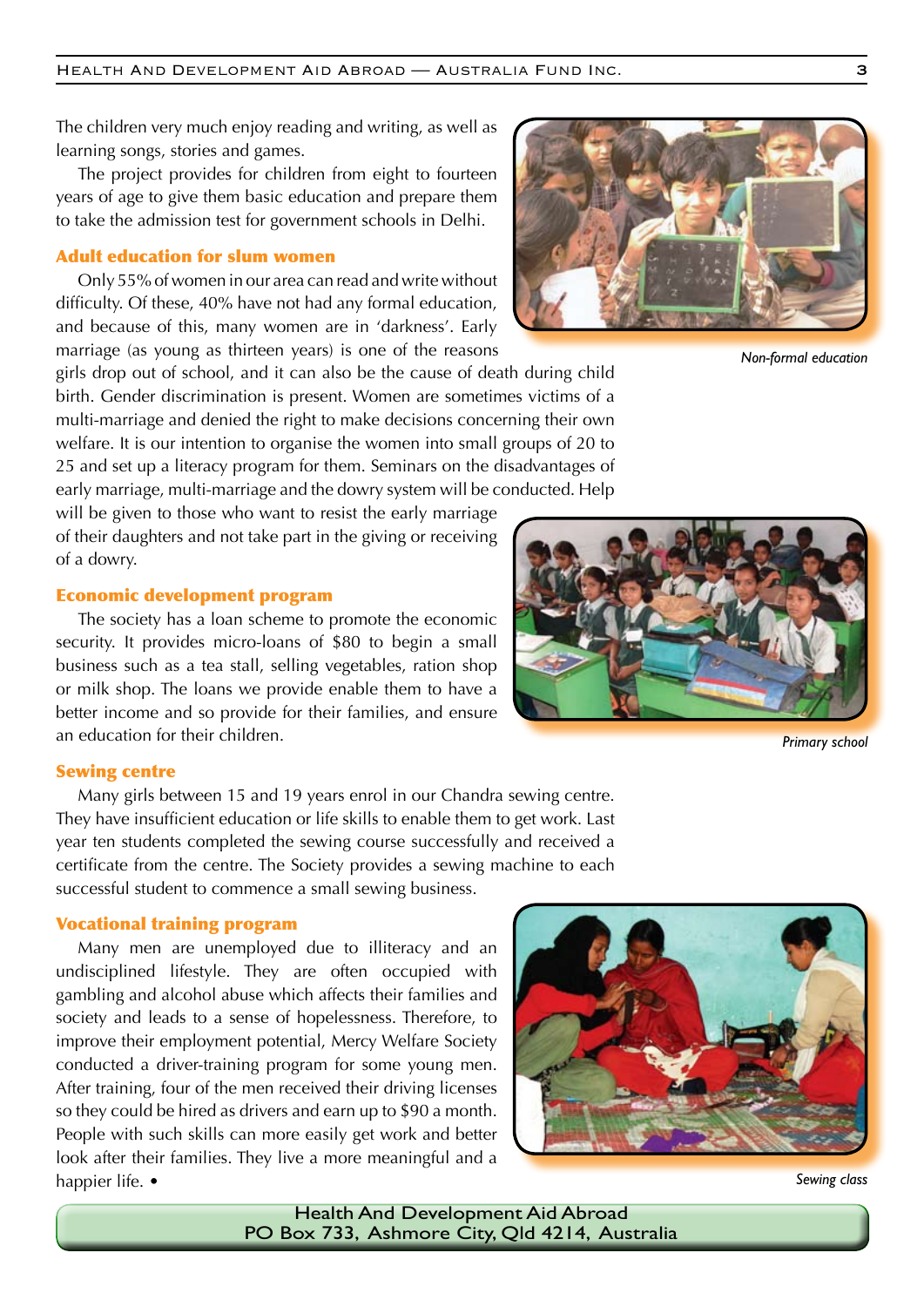# New Bus New Building

## *Daniel Boegli* Consulting Training Support *OUJDA, MOROCCO*

The El Wafa Association for children with special needs in Oujda, Morocco provides schooling for about 70 children. It is centrally located in a city of about 500,000 inhabitants.

Last year we wondered why the new bus that our partner association, Consulting Training Support (CTS), received some time ago was still not on the

road. While talking with the president of the association I asked about it. He explained that it cost a lot to register, insure and set up the bus for use and the association did not have the funds. "How much," I asked. "About 2000 euros [AU\$3,400]," he replied.

I decided to submit a request to HADA for the needed funds. The school for children with special needs depends on its transport to be able to function. When the bus is off the road the children stay home.

Originally the association had requested a new bus in order to increase the number of children who could come to the school, but it seems that the association could not afford to run two buses at the same time and the old bus was on its last legs. This is not a foreign funded organisation.

The bus does two trips each day and has 17 seats. In due time the request for funds was approved and the money arrived. My Swiss and Moroccan colleagues, who work in the workshop making equipment for children with special needs, began scratching their heads wondering how to best install some seating in the bus. A lot of thought and effort went into the installation. Recently I was doing some training in another association that has a much bigger bus; I



realised that our much smaller bus now has almost the same number of seats as their big bus. The HADA gift also enabled the school to install a CD player in the bus to make the trips more enjoyable for the children. As you can see, the children are very happy with their new bus. This bus should enable the association to continue its activities for some years to come.

Since 2003 El Wafa has been using a building lent by the Ministry of Education. We knew that El Wafa had to move after June 2009 because the Ministry of Education needed that particular building. We were wondering where the school for children with special needs would be located. In May the government informed us that a new building would be available very soon. In July, King Mohammed VI

honoured El Wafa by opening the centre

which has great potential for more children and activities. Some of the CTS staff were part of this special day and were able to greet and talk to the king.

The centre is located in a new part of the town and in a very popular area. The bus will travel even further now to collect children. •

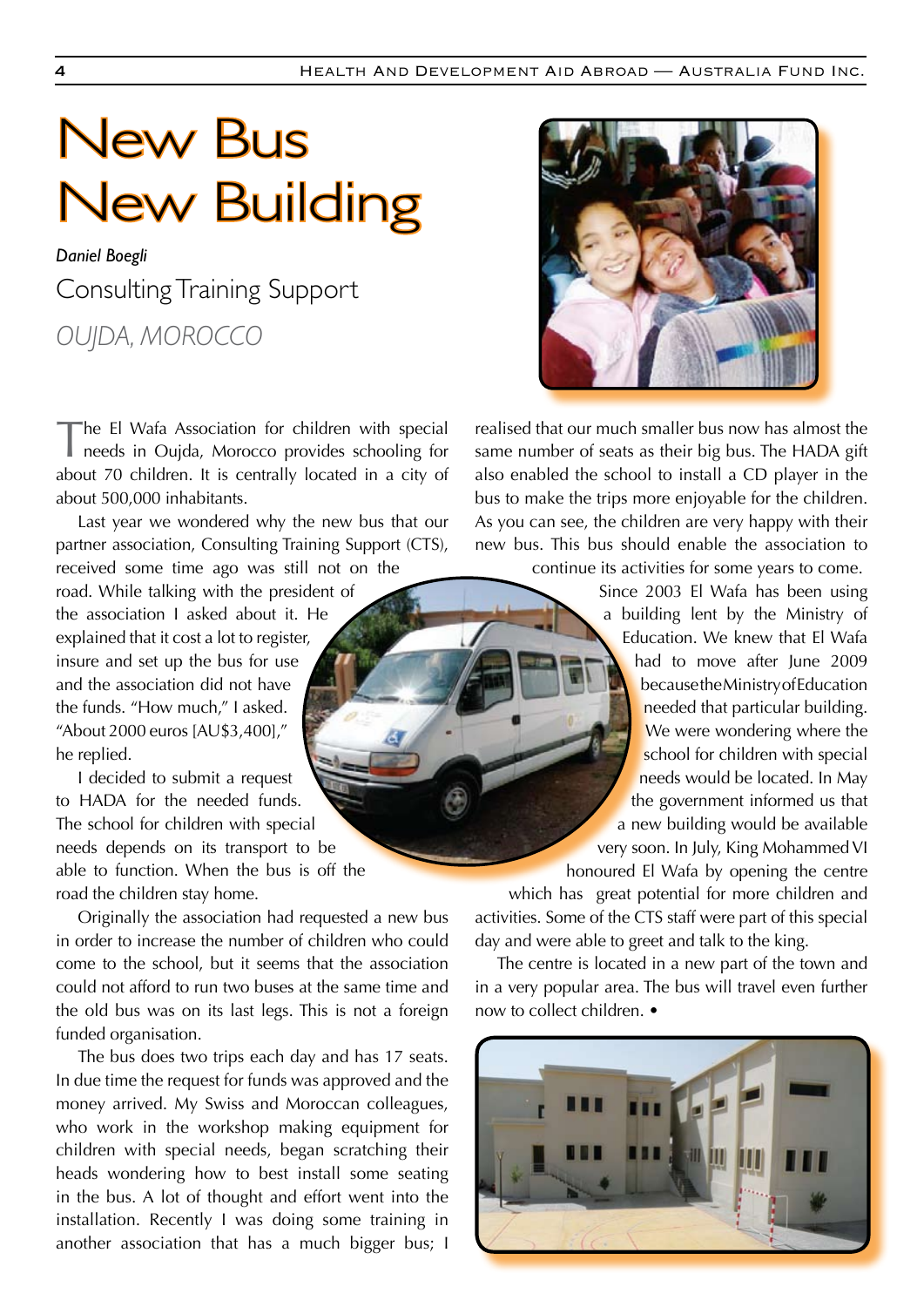# **Current HADA Projects**

*All projects in 'Inspire' are approved for tax deductibility*



# **Registered HADA offices**

#### **HADA, Yunnan, China**

Managers: Kai and Estella Ho

- Yuxi: food and supplies for sponsored school children.
- • Ninglang: Manager: Linda Conden Micro Enterprise Development; sponsoring school children.

#### **HADA, Astana, Kazakstan**

Manager: Hubrecht (Hubert) de Vos

- Step: training to achieve skills to ensure that people can find gainful employment or go into business themselves.
- Source of Hope: counselling centre for women with past abortions and other issues and helping people to make sensible family planning decisions.
- Open Doors Community Centre: a place to gain employable skills and life skills for young adults, couples and parents.
- Valueology teaching: assisting schools by providing teaching materials, and teaching values to teenagers and students.

# **Associate organisations' projects**

#### **Phnom Penh, Cambodia**

Manager: Martin Aerne

Vocational Training Program: Tailoring workshop, Metal Workshop and I.T. Support / Customer Service.

Manager: Valéria Pires

Bridge of Hope: assisting street children to a better life.

#### **Kham Health Associates, Sichuan Province, China**

- Screen and treat people with Hydatids; educate the whole community in Hydatids prevention.
- Disaster Relief: help in the form of food, blankets, shoes and shelter, and provision of yaks in the summer.

#### **Bridgewater Care, Guiyang, China**

Manager: Karen Kirkland

• Community based home rehabilitation and physiotherapy for recently disabled and trauma patients.

#### **Entreaide Globale, Hohhot, Inner Mongolia, China** Manager: Kate Lee

- • A Cup of Water Community Centre Project: provide finances for poor children to attend school; teach English,
- and English teacher training. • Community Centre

### **Good Neighbor Society, Ulaanbaatar, Mongolia**

Manager: Mark Jennings

Feeding poor children; Mobile Library; Hearing Aid Projects; Reading Glasses Project ; Kindergarten Project; Character Training; Micro Loans

#### **Literacy Project, Côte d'lvoire, West Africa**

Manager: Denise Rhodes

Literacy for adults.

#### **Consulting Training Support, Oujda, Morocco**

Manager: Daniel Boegli

Care of Cerebral Palsy children in their homes.

#### **International Nepal Fellowship, Dang Province, Nepal** Manager: Dr Julie Lincoln

- Leprosy and Tuberculosis program.
- CATS Youth assistance program in Ghorahi.

## **Maxton Strong School, Banbassa, India**

Manager: Rick Shipway

School buildings for orphans and local children

#### **Mercy Welfare Society, New Delhi, India**

Project Consultant: John King

Education and vocational training to urban disadvantaged.

## **Please make your cheque payable to** *HADA Relief Fund***. Do not include the name of the person or project on the cheque.**

Health And Development Aid Abroad, PO Box 733, Ashmore City Qld 4214, Australia